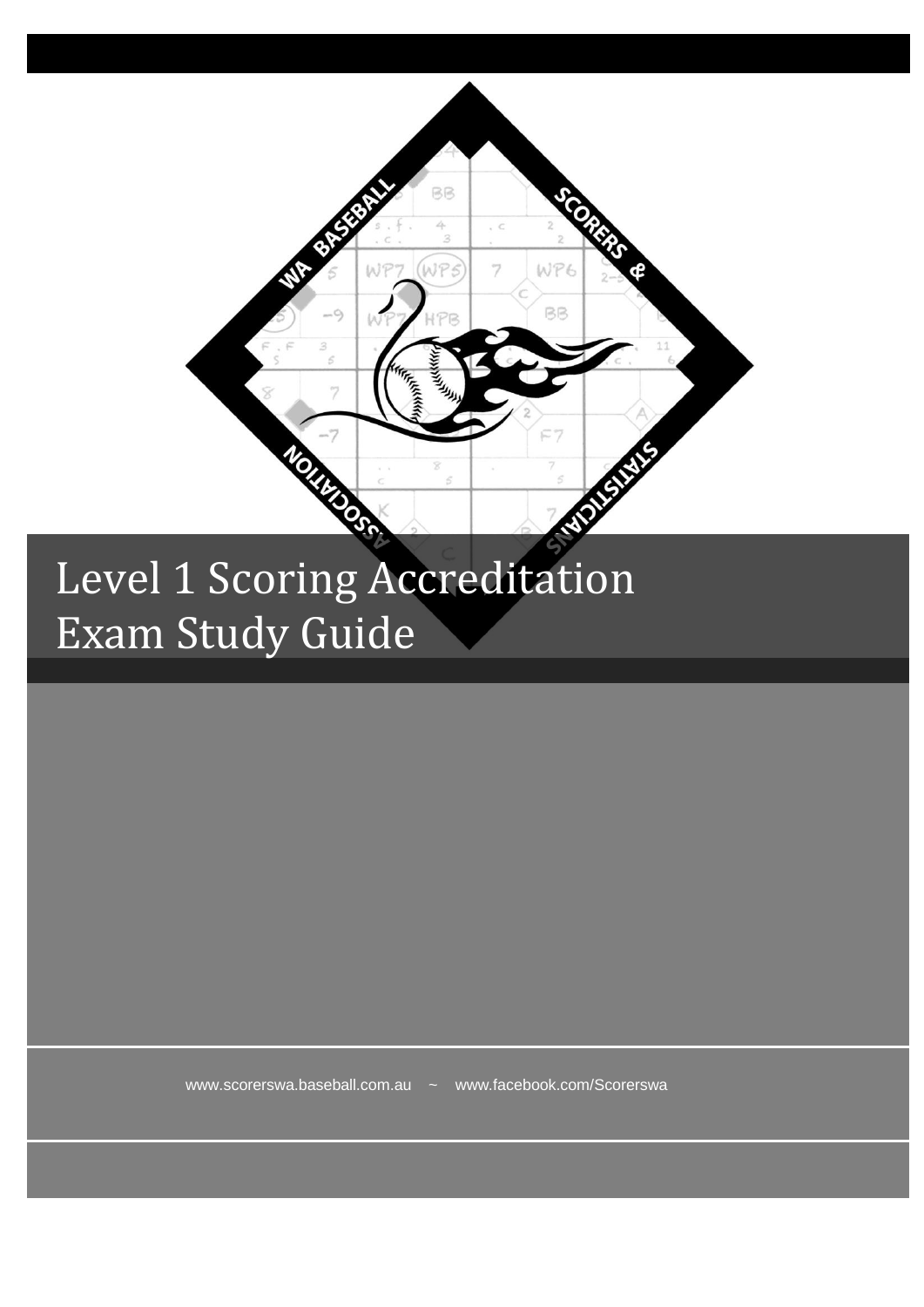## **LEVEL ONE SCORING ACCREDITATION HANDOUT**

This workbook is used in conjunction with the Australian Rules book. Read the Rule included in the **'RULE'** column. The explanation sections are just notes for your<br>benefit. Get to know your rulebook and understand how to

Level 0 need only study the Rules printed in **BOLD**. Level 1 need to study all Rules in this handout.

| <b>SECTION/TOPIC</b>                                    | <b>RULE</b>    | <b>EXPLANATION</b>                                                                                                                                               | <b>SYMBOL</b>               | <b>BAT STATS</b> |
|---------------------------------------------------------|----------------|------------------------------------------------------------------------------------------------------------------------------------------------------------------|-----------------------------|------------------|
| <b>RESPONSIBILITIES</b>                                 | 9.01           | The Scorer is an official of the baseball game who has the responsibility of                                                                                     |                             |                  |
| Role, protocols, conduct                                |                | providing an accurate record of the game.                                                                                                                        |                             |                  |
|                                                         |                | When recording the game, the Scorer is required to apply the rules of                                                                                            |                             |                  |
|                                                         |                | scoring baseball as per Rule 9.00 the Official Baseball Rules using uniform                                                                                      |                             |                  |
|                                                         |                | symbols and colour's to record the plays. It is highly recommended that you                                                                                      |                             |                  |
|                                                         | $9.01$ (b) (1) | study the Official Baseball Rules book.<br>The Scorer shall not make any decision conflicting with the Official Playing                                          |                             |                  |
|                                                         |                | Rules, or with an Umpires decision. The Scorer shall not call the attention                                                                                      |                             |                  |
|                                                         | $9.01$ (b) (4) | of the Umpire or any member of either team to the fact that a player is                                                                                          |                             |                  |
|                                                         | Exception:     | batting out of turn.                                                                                                                                             |                             |                  |
|                                                         | $9.01$ (b) (2) | If the teams change sides before three players are put out, the scorer shall<br>immediately inform the Umpire of the mistake.                                    |                             |                  |
|                                                         |                |                                                                                                                                                                  |                             |                  |
| <b>Batting order Positions (Level 1</b>                 |                | The batting order is set in the order of listing as per the official line-up sheet                                                                               |                             |                  |
| Only)                                                   |                | which each team Coach/Manager hands to the Umpire just prior to game                                                                                             |                             |                  |
|                                                         |                | commencement. It is recommended that you encourage your                                                                                                          |                             |                  |
|                                                         |                | Coach/Manager to provide you with the line-up sheet no later than 15                                                                                             |                             |                  |
|                                                         |                | minutes prior to game commencement time.                                                                                                                         |                             |                  |
| <b>SCORESHEET</b>                                       |                |                                                                                                                                                                  |                             |                  |
| Start of Play                                           | 5.01(a)        | The official game commencement time is taken at the time the Umpire calls                                                                                        |                             |                  |
|                                                         |                | "Play" and must be recorded on the score sheet, as does the time that the                                                                                        |                             |                  |
|                                                         |                | Umpire indicates that the game has finished.                                                                                                                     |                             |                  |
| <b>Substitutions</b>                                    |                | Knowledge of how to make substitutions.                                                                                                                          |                             |                  |
|                                                         |                | How to enter: Player - Fielder - Pitcher                                                                                                                         |                             |                  |
|                                                         |                | How to enter: Pinch hitter - Pinch runner                                                                                                                        |                             |                  |
| Designated batter                                       | 5.11           | Senior teams use designator hitters. Junior teams do not.                                                                                                        |                             |                  |
| End of Innings procedure                                |                | At the end of the inning you are required to tally the runs and rule off the                                                                                     |                             |                  |
|                                                         |                | innings. You must agree on the runs with the other team Scorer.<br>Learn the use of the columns                                                                  |                             |                  |
| Batting statistics column<br>Fielding statistics column |                | Learn the use of the columns                                                                                                                                     |                             |                  |
| Pitchers statistics column                              |                | Learn the use of the columns                                                                                                                                     |                             |                  |
| Catchers statistics column                              |                | Learn the use of the columns                                                                                                                                     |                             |                  |
| Proving a box score                                     | 9.03(c)        | Always prove the box score after doing your stats.                                                                                                               |                             |                  |
| Score Report/Scorecard                                  | 9.02(a)        | Knowledge of how to fill in a score report. As per BWA Regulations.                                                                                              |                             |                  |
| <b>Scoring Symbols</b>                                  |                | Know your symbols as per Symbol sheet provided.                                                                                                                  |                             |                  |
| THE DEFENSE                                             |                |                                                                                                                                                                  |                             |                  |
| Defensive team actions<br><b>Strikeouts</b>             | 9.15           | The defense is the team, or any player of the team, in the field.<br><b>Definition of Terms</b>                                                                  | <b>K2, KC, K</b>            | PA+AB+K          |
|                                                         |                |                                                                                                                                                                  | Blue                        |                  |
|                                                         |                | Third strike dropped by the catcher who retrieves the ball and tags the                                                                                          |                             | PA+AB+K          |
|                                                         |                | batter-runner out.                                                                                                                                               | KUA <sub>2</sub>            |                  |
|                                                         |                | Third strike dropped by catcher, catcher recovers the ball and makes the                                                                                         | $K2-3$                      | PA+AB+K          |
|                                                         |                | out at first base. Assist to 2, put out to 3 & strikeout in the pitchers stats.<br>Third strike dropped by the catcher in the act of throwing, batter is safe at | KE <sub>2</sub>             |                  |
|                                                         |                | 1st.                                                                                                                                                             |                             |                  |
|                                                         |                | Error to 2 & strikeout in the pitchers stats                                                                                                                     | <b>Blue K</b><br>Red E2     | PA+AB+K          |
|                                                         |                | Third strike dropped by catcher, catcher throws to 1st but 1st base misfields                                                                                    | $K2-3$                      |                  |
|                                                         |                | the throw and batter is safe on 1st.                                                                                                                             |                             |                  |
|                                                         |                | Assist to 2 & error to 3 & strikeout in the pitchers stats                                                                                                       | <b>Blue K</b><br>Black 2-3  | PA+AB+K          |
|                                                         |                |                                                                                                                                                                  |                             |                  |
|                                                         |                | Catcher drops 3rd strike and batter is safe at 1st.<br>Strikeout in the pitchers stats & Pass Ball in the catchers stats                                         | <b>KPB</b>                  | PA+AB+K          |
|                                                         |                | Batter swings at 3rd strike thrown wild by the pitcher allowing the batter to                                                                                    | <b>Blue K</b><br><b>KWP</b> | PA+AB+K          |
|                                                         |                | reach 1st.                                                                                                                                                       |                             |                  |
|                                                         |                | Strikeout & Wild Pitch in the pitchers stats                                                                                                                     | Blue                        |                  |
|                                                         |                | 3rd strike gets away from the catcher, who recovers the ball and throws it to                                                                                    | KFC <sub>2</sub>            | PA+AB+K          |
|                                                         |                | retire a runner other than at 1st base.                                                                                                                          |                             |                  |
|                                                         |                | Strikeout in the pitchers stats                                                                                                                                  | Blue K                      |                  |
|                                                         |                | Batter bunts foul on the 3rd strike and is called out by the Umpire.                                                                                             | <b>K2BFTS</b>               | PA+AB+K          |
|                                                         |                | Putout to 2 & strikeout in the pitchers stats                                                                                                                    | <b>Blue K</b>               |                  |
|                                                         |                |                                                                                                                                                                  | <b>Black 2BFTS</b>          |                  |
|                                                         |                |                                                                                                                                                                  |                             |                  |
| Throw outs                                              |                | Definition of Terms.                                                                                                                                             |                             |                  |
|                                                         |                | Example: Shortstop throws to 1st Baseman.<br>Fielding stats - Assist to 6 and Put Out to 3                                                                       | 6-3 Black                   | PA+AB            |
| Force outs (A Forced Play)                              |                | A force play is a play in which a runner legally loses the right to occupy a                                                                                     |                             |                  |
|                                                         |                | base by reason of the batter becoming a runner.                                                                                                                  |                             |                  |
|                                                         |                | Example: 2nd baseman fields the ball and touches 2nd base which the                                                                                              | UA4 Black                   |                  |
|                                                         |                | runner on 1st is being forced to run to, due to the batter hitting the ball to<br>2nd base.                                                                      |                             |                  |
|                                                         |                | Fielding stats - putout to 4                                                                                                                                     |                             |                  |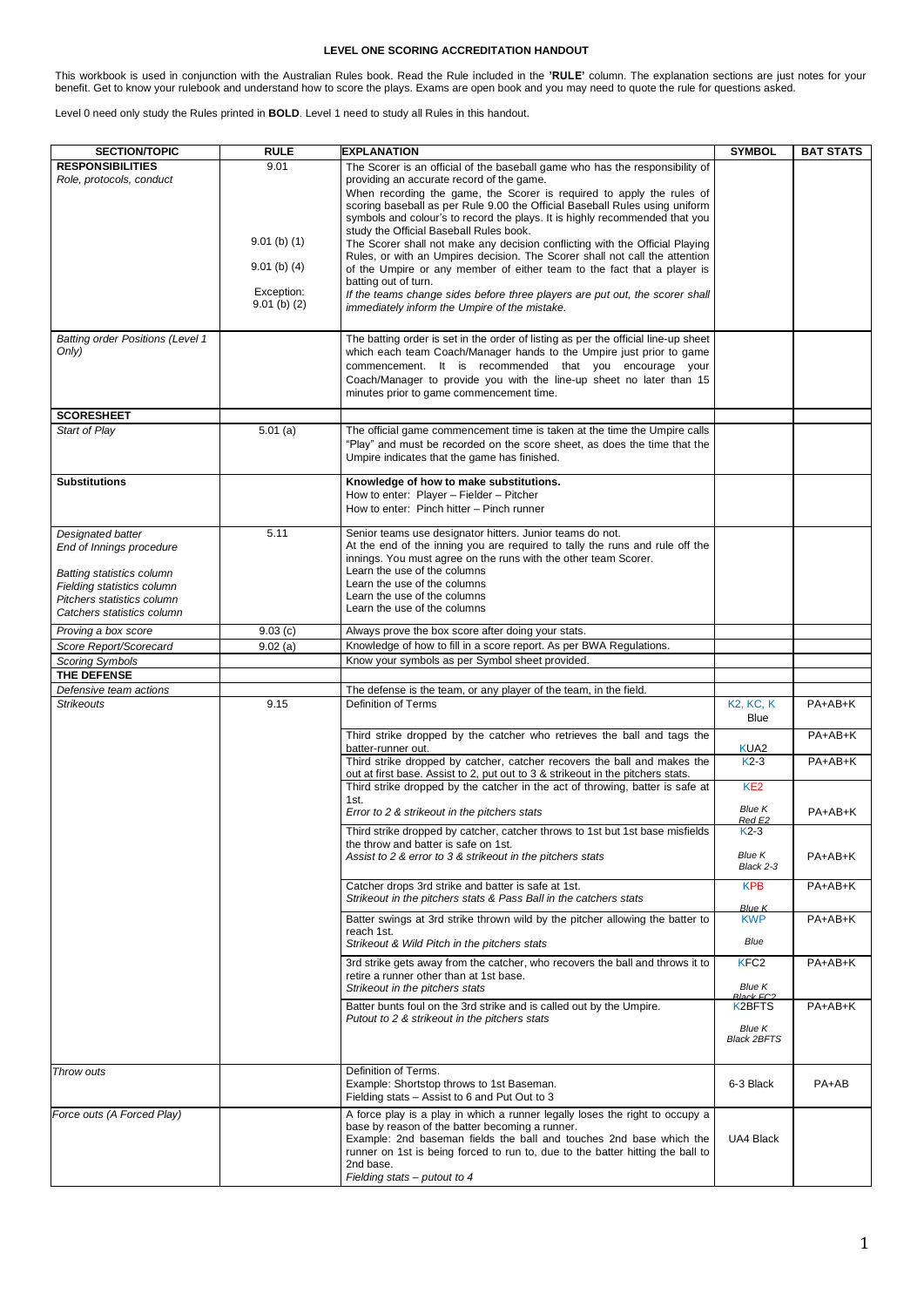| <b>SECTION/TOPIC</b>                 | <b>RULE</b>                 | <b>EXPLANATION</b>                                                                                                                                       | <b>SYMBOL</b>       | <b>BAT STATS</b> |
|--------------------------------------|-----------------------------|----------------------------------------------------------------------------------------------------------------------------------------------------------|---------------------|------------------|
| Caught fly ball outs                 |                             | Definition. Example: Fly ball caught by Centre Fielder                                                                                                   | F8 Black            | $PA+AB$          |
| Caught Foul Fly outs                 |                             | Definition. Example: Fly ball caught by Third Baseman                                                                                                    | FF5 Black           | PA AB            |
| Line Drive outs                      |                             | Definition. Example: Batter hits ball straight to pitcher                                                                                                | L1 Black            | PA+AB            |
| Infield fly outs                     |                             | Definition. Example: Umpire calls infield fly on a hit and the ball drops                                                                                |                     |                  |
|                                      |                             | closest to the shortstop.                                                                                                                                | IF6 Black           | PA+AB            |
| <b>Automatic Outs</b>                | 9.09(c)                     | <b>Read Rule</b>                                                                                                                                         |                     |                  |
| Batting out of order                 | 6.03(b)                     | This rule is complicated and you are not expected to fully understand this                                                                               | <b>BOO2 Black</b>   | $PA+AB$          |
|                                      |                             | rule but we encourage you study it.                                                                                                                      |                     |                  |
| Batting out of box                   | 6.03(a)                     |                                                                                                                                                          | <b>BOB2 Black</b>   | PA+AB            |
| <b>Batters Interference</b>          | 6.06(c)                     |                                                                                                                                                          | <b>INT2 Black</b>   | PA+AB            |
|                                      | $9.09$ (c) (7)              |                                                                                                                                                          |                     |                  |
| <b>Bunting Foul on 3rd strike</b>    | $5.09$ (a) (2)              |                                                                                                                                                          | <b>K2BFTS Blue</b>  | PA+AB            |
|                                      |                             |                                                                                                                                                          | K Black rest        |                  |
| Batter touched by batted ball        | $9.09$ (c) (3)              |                                                                                                                                                          | HBB2 Black          | PA+AB            |
| <b>OUTS OF THE RUNNER</b>            |                             |                                                                                                                                                          |                     |                  |
| Forced out                           |                             | If with a runner on 1st base the batter hits a ground ball to the shortstop                                                                              | 6-4 runner          |                  |
|                                      |                             | who makes the throw to the 2nd baseman who tags 2nd before the runner                                                                                    | <b>Black</b>        |                  |
|                                      |                             | from 1st reaches the base. The batter reaching 1st will be recorded as a                                                                                 | FC6 batter          | PA+AB            |
|                                      |                             | fielders choice.                                                                                                                                         | <b>Black</b>        |                  |
| Tagged out                           |                             | Definition.                                                                                                                                              |                     |                  |
| Interference outs                    |                             | Score as INT# in pencil.                                                                                                                                 |                     |                  |
|                                      |                             | The out is awarded to the fielder who was interfered with.                                                                                               | <b>INT# Black</b>   |                  |
| Pass a preceding runner              | $9.09$ (c) (4)              | Read 9.09 (c) (4) Credit the put out to the fielder nearest the point of                                                                                 | PPR#                |                  |
|                                      |                             | passing.                                                                                                                                                 |                     |                  |
| <b>Running off the line</b>          | $\frac{0.09}{0.09}$ (c) (3) | Credit the put out to the fielder whom the runner avoided.                                                                                               | ROL#                |                  |
|                                      |                             |                                                                                                                                                          |                     |                  |
| Running in reverse order             | $9.09$ (c) (5)              | When the runner gets called for running in reverse order, credit the put out                                                                             | RRO#                |                  |
|                                      |                             | to the fielder covering the base the runner left in starting the reverse run.                                                                            |                     |                  |
| Runner hit by batted ball            | 5.09                        |                                                                                                                                                          | HBB# Black          |                  |
| Hit by infield fly ball              | $5.09$ (b) $(7)$            |                                                                                                                                                          | HBB# Black          |                  |
| Double/Triple Plays                  | 9.11                        | Definition of Terms.                                                                                                                                     |                     |                  |
|                                      |                             | Use DP for Double & TP for Triple & orange connection lines                                                                                              | 1 <sup>st</sup> Out |                  |
|                                      |                             |                                                                                                                                                          |                     |                  |
|                                      |                             |                                                                                                                                                          | 2 <sup>nd</sup> Out |                  |
| Reverse double plays                 |                             | Definition of Terms                                                                                                                                      | $# - # + + +$       | PA+AB            |
|                                      |                             |                                                                                                                                                          | Black               |                  |
|                                      |                             |                                                                                                                                                          | DP & Line<br>Orange |                  |
| Ground into double plays             |                             | Ground into double play is when the batter provokes a double/triple play                                                                                 |                     |                  |
|                                      |                             | when he hits a ground ball to the infield with one or more runners on base                                                                               |                     |                  |
|                                      |                             | who are forced to advance.                                                                                                                               | UA4 runner          |                  |
|                                      |                             | E.G: Runner on 1st base (BB) when batter grounds a ball to 2nd baseman                                                                                   | Black               | PA+AB            |
|                                      |                             | who tags his base and throws the batter out at 1st base.                                                                                                 | GDP 4-3             | GDP              |
| <b>ASSISTS</b>                       | 9.10                        | Read Rule. E.G.: 3rd fields ball and throws it to 1st for the out.                                                                                       | 5-3 Black           | PA+AB            |
| An infielder (Infield plays)         |                             | Is a fielder who occupies a position in the infield.                                                                                                     |                     |                  |
| Run Down Plays***                    | 9.10(i)                     |                                                                                                                                                          |                     |                  |
| <b>Deflections</b>                   | $9.10$ (a) (1)              | Mere ineffective contact with the ball shall not be considered an assist.                                                                                |                     |                  |
|                                      | Comment                     |                                                                                                                                                          |                     |                  |
| <b>ERRORS</b> Deliberating on errors | 9.12                        | Take care when making decisions on errors to remember that the fielder is                                                                                |                     |                  |
|                                      |                             | only required to demonstrate Ordinary Effort. Do not score as an error                                                                                   |                     |                  |
|                                      |                             | when the error is recovered and an out is made. We should not show two                                                                                   |                     |                  |
|                                      |                             | errors on the one play, unless the second error permits the runner's to                                                                                  |                     |                  |
|                                      |                             | advance additional bases.                                                                                                                                |                     |                  |
|                                      |                             | The scorer must take into consideration the position of the batter/runner at                                                                             |                     |                  |
|                                      |                             | the time an error is committed so that you can judge whether the fumble or                                                                               |                     |                  |
|                                      |                             | wild throw was the reason the batter reached the base or whether he would                                                                                |                     |                  |
|                                      |                             | have made it to the base anyway.                                                                                                                         |                     |                  |
| Definition of an error               | 9.12                        | Read rule 9.12 (a) (1) & Comment. It is recommended that you dedicate                                                                                    |                     |                  |
|                                      |                             | some time to studying Rule 9.12 in its entirety.                                                                                                         |                     |                  |
| Decisive errors                      | 9.12                        | A decisive error is a throwing or catching error that prolongs the time at bat                                                                           |                     |                  |
|                                      |                             | of a batter or prolongs the life of a runner (player should be out). It is<br>recommended that you use capital letters for decisive errors.              | e.g WT, E           |                  |
| Extra base errors                    | 9.12                        | Extra base errors don not prolong the life of a runner but allow him to                                                                                  |                     |                  |
|                                      |                             | advance one or more extra bases more than he should have advanced.                                                                                       |                     |                  |
|                                      |                             | You score this with a lower case 'e' (red) followed by the fielder's number                                                                              |                     |                  |
|                                      |                             | who made the error.                                                                                                                                      | e                   |                  |
|                                      |                             | Care should be taken to record the advance. The main play is shown in                                                                                    |                     |                  |
|                                      |                             | 'Red' and subsequent runners are shown as a ringed error. E.G.: In lower                                                                                 |                     |                  |
|                                      |                             | case.                                                                                                                                                    | red                 |                  |
|                                      |                             | The circled 'e' tells us that this was the result of an error that has already                                                                           |                     |                  |
|                                      |                             | been entered and that there were not two separate errors.                                                                                                |                     |                  |
| Dropped fly ball                     | 9.12                        | Any fly ball that the scorers consider should have been caught with                                                                                      |                     |                  |
|                                      |                             | ordinary effort but was not held is a decisive error. Remember to consider                                                                               | Red MF#             | PA+AB            |
|                                      |                             | how much ground did the fielder cover.                                                                                                                   |                     |                  |
| Dropped foul fly balls               | 9.12                        | A Muffed foul fly if caught with ordinary effort, would have been out and not                                                                            |                     |                  |
|                                      |                             | prolong the batters life. (Error recorded)                                                                                                               | F# in tram line     |                  |
| <b>Fielding errors</b>               | 9.12                        | Read the first paragraph of rule 9.12                                                                                                                    | Red E#              |                  |
| Wild throws                          | $9.12$ (a) (5) (6) (7)      |                                                                                                                                                          | Red WT#             |                  |
| Receiver errors                      | $9.12$ (a) (8)              |                                                                                                                                                          | Black # E# red      |                  |
| Exceptions (no error charged)        | 9.12                        |                                                                                                                                                          |                     |                  |
| <b>Fielders Obstruction</b>          | 9.12(c)                     | Definition Charged the fielder who committed the interference or                                                                                         | Red OBS#            |                  |
|                                      |                             | obstruction with one error.                                                                                                                              |                     |                  |
| The Battery                          |                             | Definition.                                                                                                                                              |                     |                  |
| Wild Pitches/Pass balls              | 9.13                        | Scored with batters numbers.                                                                                                                             | Blue WP# or Red PB# |                  |
| <b>Battery errors</b>                |                             | Should more than on runner advance because of the wild pitch or passed                                                                                   |                     |                  |
|                                      |                             | ball, or the batter safely gains 1st base and a runner advances, we must be                                                                              |                     |                  |
|                                      |                             | careful to indicate that only one WP or PB was responsible. All preceding<br>runners should be un lower case and circled so it shows that there was only | wp#                 |                  |
|                                      |                             | one WP or PB.                                                                                                                                            |                     |                  |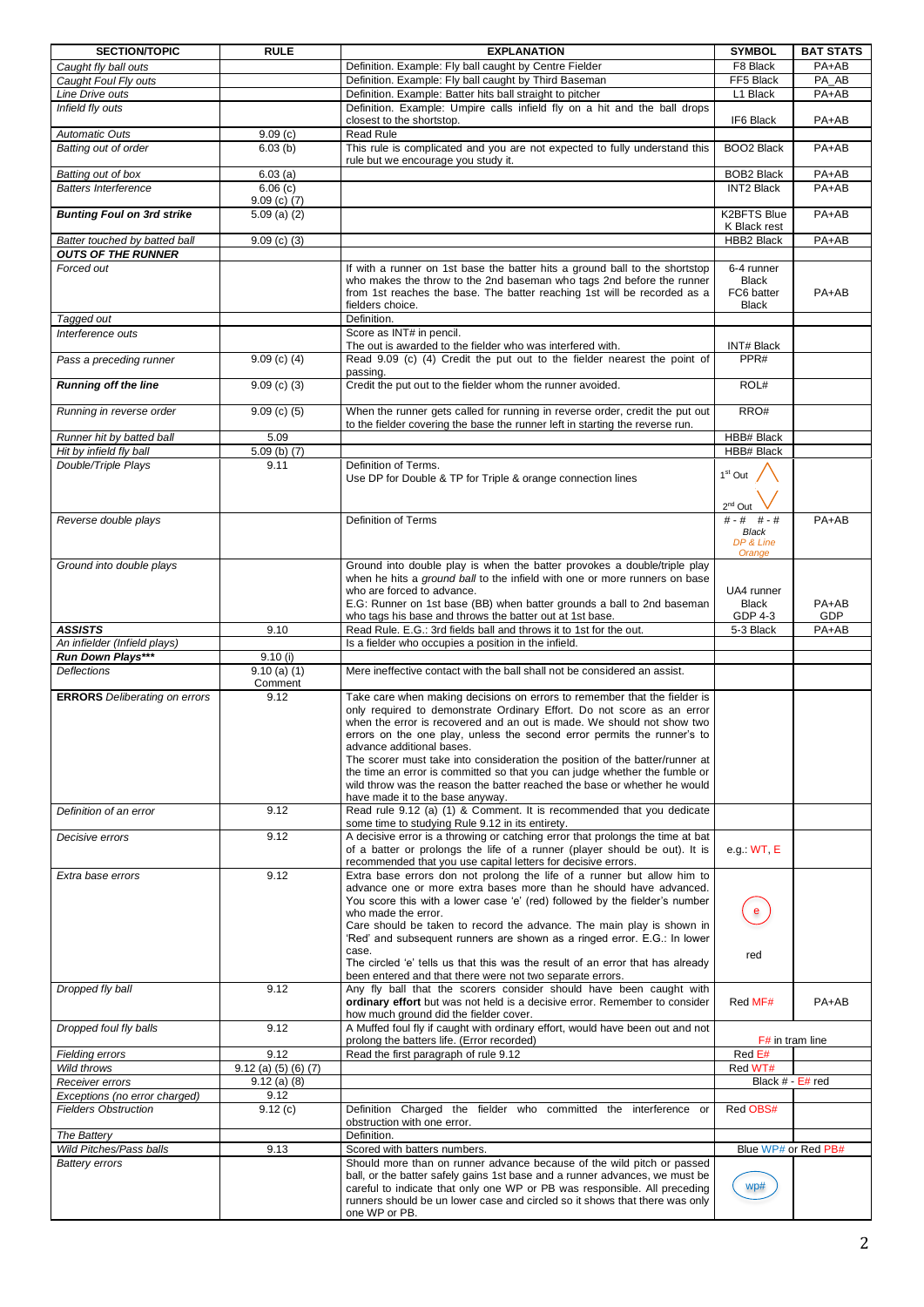| <b>SECTION/TOPIC</b>                             | <b>RULE</b>                   | <b>EXPLANATION</b>                                                                                                                                                                                                                                                                                                                                                                                                                                                                                                                                                                                                                                                                                                                                                                                                                                                                                                                                                                                                                                                                                                                                  | <b>SYMBOL</b>                                  | <b>BAT STATS</b>           |
|--------------------------------------------------|-------------------------------|-----------------------------------------------------------------------------------------------------------------------------------------------------------------------------------------------------------------------------------------------------------------------------------------------------------------------------------------------------------------------------------------------------------------------------------------------------------------------------------------------------------------------------------------------------------------------------------------------------------------------------------------------------------------------------------------------------------------------------------------------------------------------------------------------------------------------------------------------------------------------------------------------------------------------------------------------------------------------------------------------------------------------------------------------------------------------------------------------------------------------------------------------------|------------------------------------------------|----------------------------|
| THE OFFENCE                                      |                               |                                                                                                                                                                                                                                                                                                                                                                                                                                                                                                                                                                                                                                                                                                                                                                                                                                                                                                                                                                                                                                                                                                                                                     |                                                |                            |
| The offence                                      |                               | The offence is the team, or any player of the ream at bat.                                                                                                                                                                                                                                                                                                                                                                                                                                                                                                                                                                                                                                                                                                                                                                                                                                                                                                                                                                                                                                                                                          |                                                |                            |
| Safe Hits (Base Hits)<br>Value of hit            | 9.05<br>9.06<br>9.06(c)       | Read the whole section (Pitcher stats $-1$ hit)<br>Score a 1, 2, 3 base hit or home run to the batter when no put out or error<br>results, providing all bases are touched. If a batter/runner advances an<br>extra base on their hit due to the defensive team choosing to attempt to<br>throw out a preceding runner score the extra advance as a fielders choice.<br>If a batter is given out for failing to touch a base credit the batter only with<br>the number of bases legally touched prior to the base not touched.<br>Example: If the batter is called out for missing home plate the batter is<br>credited with a 3 base hit.<br>Likewise if a batter-runner over slides the base and is tagged out, the value<br>of the hit is only the number of bases reached safely.<br>Example: batter-runner over slides at 3rd base and is tagged out – only a 2<br>base hit is applied.<br>However, if the batter overruns 2nd or 3rd base and is tagged out, the<br>batter-runner is credited with the last base touched.<br>Example: batter runner overruns 2nd base and is tagged out, the batter-<br>runner is credited with a 2 base hit. | -# Green<br>FC# Black<br>$=$ # Green           | $PA+AB+H+1$<br>$PA+AB+H+2$ |
|                                                  |                               | It is recommended that Rule 9.06 be studied in its entirety.                                                                                                                                                                                                                                                                                                                                                                                                                                                                                                                                                                                                                                                                                                                                                                                                                                                                                                                                                                                                                                                                                        |                                                |                            |
| Batted ball this runner or umpire                | $9.05$ (a) (5)<br>7.08(f)     | A base hit is scored to the batter when a fair ball, which has not been<br>touched by a fielder, touches a runner or an umpire. Record play: safe hit to<br>batter, the runner is out with a put out to the nearest fielder.                                                                                                                                                                                                                                                                                                                                                                                                                                                                                                                                                                                                                                                                                                                                                                                                                                                                                                                        | -# Green                                       | PA+AB+H+1                  |
| Value of game winning run hit                    | 9.06(f)                       | Definition: A fielders choice is the act of a fielder who handles a fair ground<br>ball and, instead of throwing to 1st base to put out the batter-runner, throws<br>to another base in an attempt to put out a preceding runner                                                                                                                                                                                                                                                                                                                                                                                                                                                                                                                                                                                                                                                                                                                                                                                                                                                                                                                    | FC# Black                                      | PA+AB                      |
|                                                  |                               | 1) To account for the advance of the batter-runner who takes one or more<br>extra bases when the fielder who handles the safe hit attempts to put out<br>the preceding runner;                                                                                                                                                                                                                                                                                                                                                                                                                                                                                                                                                                                                                                                                                                                                                                                                                                                                                                                                                                      |                                                |                            |
|                                                  |                               | 2) To account for the advance of a runner (other than by stolen base or<br>error) while a fielder is attempting to put out another runner;<br>3) To account for the advance of a runner made solely because of the                                                                                                                                                                                                                                                                                                                                                                                                                                                                                                                                                                                                                                                                                                                                                                                                                                                                                                                                  |                                                |                            |
|                                                  |                               | defensive team's indifference (e.g.: undefended steals).                                                                                                                                                                                                                                                                                                                                                                                                                                                                                                                                                                                                                                                                                                                                                                                                                                                                                                                                                                                                                                                                                            |                                                |                            |
| Base hit not scored (fielders<br>choice)         | 9.05(b)                       | All of 9.05 (b)                                                                                                                                                                                                                                                                                                                                                                                                                                                                                                                                                                                                                                                                                                                                                                                                                                                                                                                                                                                                                                                                                                                                     | FC# Black                                      | PA+AB                      |
| Base on Balls                                    | 9.14                          | Definition of Terms.<br>Rule.                                                                                                                                                                                                                                                                                                                                                                                                                                                                                                                                                                                                                                                                                                                                                                                                                                                                                                                                                                                                                                                                                                                       | <b>BB Blue</b>                                 | $PA+BB$                    |
| International base on balls                      | 9.14                          | Recorded play as 'IBB' (pitcher's stats - 1 BB)                                                                                                                                                                                                                                                                                                                                                                                                                                                                                                                                                                                                                                                                                                                                                                                                                                                                                                                                                                                                                                                                                                     | <b>IBB Blue</b>                                | PA+BB                      |
| Hit by pitched ball                              | $5.05(a)$ (3)                 | If the ball hits the batter in the act of swinging, it becomes a strike.<br>Read rule.                                                                                                                                                                                                                                                                                                                                                                                                                                                                                                                                                                                                                                                                                                                                                                                                                                                                                                                                                                                                                                                              | <b>HBP Blue</b>                                | PA+HBP                     |
| <b>SACRIFICE SITUATIONS</b>                      |                               | Read all of rule                                                                                                                                                                                                                                                                                                                                                                                                                                                                                                                                                                                                                                                                                                                                                                                                                                                                                                                                                                                                                                                                                                                                    |                                                |                            |
| <b>Sacrifice Bunts</b><br>Sacrifice fly balls    | 9.08(a)<br>$9.08$ (d) (1) (2) | A sacrifice bunt can only be scored when there are less than two out and<br>the batter advances 1 or more runners.<br>A fly ball is caught in the outfield and a runner scores after the catch.                                                                                                                                                                                                                                                                                                                                                                                                                                                                                                                                                                                                                                                                                                                                                                                                                                                                                                                                                     | Cap 'S' Blue<br>$FC#, E#, +++$<br>Cap 'S' Blue | PA+SAB+RBI<br>PA+SAF+RBI   |
| Dropped sacrifice fly balls                      | $9.08$ (d) (2)                | A fly ball is caught in the outfield and a runner scores after the catch if in<br>the scorers judgement the runner could have scored if the ball was not<br>dropped.                                                                                                                                                                                                                                                                                                                                                                                                                                                                                                                                                                                                                                                                                                                                                                                                                                                                                                                                                                                | F#<br>Cap 'S' Blue<br>MF# Red                  | PA+SAF+RBI                 |
| Foul sacrifice fly                               | $9.08$ (d)                    | Score the same as a caught sacrifice fly ball. If the ball is carried out of plat<br>into dead ball territory and the fielder falls over (over the pass ball line), the<br>umpire will call the ball dead and advance runners 1 base. If the fielder<br>remains on his feet, the ball is alive and runners advance at their own risk.<br>Remember a runner has to cross home plate to score a sacrifice fly.                                                                                                                                                                                                                                                                                                                                                                                                                                                                                                                                                                                                                                                                                                                                        | Cap 'S' Blue<br>FF#                            | PA+SAF+RBI                 |
| <b>ADVANCING BASES</b><br><b>Advancing Bases</b> |                               | Once a batter reaches a base safely the player's subsequent advance                                                                                                                                                                                                                                                                                                                                                                                                                                                                                                                                                                                                                                                                                                                                                                                                                                                                                                                                                                                                                                                                                 |                                                |                            |
|                                                  |                               | around the bases are recorded in each section of the batter's square by<br>entering symbol or the number of the batter whose action advanced the<br>player.                                                                                                                                                                                                                                                                                                                                                                                                                                                                                                                                                                                                                                                                                                                                                                                                                                                                                                                                                                                         |                                                |                            |
| On action of batter                              |                               | If a runner advances a base or bases due to a subsequent batter's safe hit,<br>sacrifice fly/bunt, fielders choice, base on balls, hit by pitch or put out<br>before 2 are out, the advance is recorded by entering, in the relevant<br>section of the batter's square, the batters number whose action advanced<br>the runner.                                                                                                                                                                                                                                                                                                                                                                                                                                                                                                                                                                                                                                                                                                                                                                                                                     |                                                |                            |
| On errors                                        | 9.12                          | If a runner advances a base or bases after an error is made fielding the<br>batters hit, the runner's initial advance is on the batter's number and any<br>subsequent advance on the same play shown by a circled error.                                                                                                                                                                                                                                                                                                                                                                                                                                                                                                                                                                                                                                                                                                                                                                                                                                                                                                                            | $\mathbf{e}$<br>Red                            |                            |
|                                                  |                               | If the runner advances only because of a wild throw, then the advance is<br>shown by entering WT# in the relevant section of the batter/s square<br>(extending a line to the next base/s if more than 1 batter is advanced due to<br>the wild throw).                                                                                                                                                                                                                                                                                                                                                                                                                                                                                                                                                                                                                                                                                                                                                                                                                                                                                               | WT# Red                                        |                            |
| On fielders choice***                            |                               | If a batter-runner or runner advance a base whilst a play is being made on<br>another runner, the advance is recorded by entering 'FC#' in the relevant<br>section of the batters square.                                                                                                                                                                                                                                                                                                                                                                                                                                                                                                                                                                                                                                                                                                                                                                                                                                                                                                                                                           | FC# Black                                      | PA+AB                      |
| On Balk                                          |                               | Definition of Terms.<br>The Umpire will advance any runner's one base on a balk called on the<br>pitcher, however, if there are no runners on base then 1 ball is added to the<br>batter's count.                                                                                                                                                                                                                                                                                                                                                                                                                                                                                                                                                                                                                                                                                                                                                                                                                                                                                                                                                   | BLK# Blue                                      |                            |
| On wild pitch                                    | 9.13(a)                       | A wild pitch is one so high, so low, or so wide of the plate, that is cannot be<br>handled with ordinary effort by the catcher.<br>Score a 'WP#' (# with batters number) for the lead runner then 'wp#' circled<br>for the runners behind the lead runner.                                                                                                                                                                                                                                                                                                                                                                                                                                                                                                                                                                                                                                                                                                                                                                                                                                                                                          | WP# Blue<br>wp#                                |                            |
| On pass ball                                     | 9.13(b)                       | Score a 'PB#' (Batter# in batters box) for the lead runner, then 'pb#' circled<br>for the runners behind the lead runner (all in red).                                                                                                                                                                                                                                                                                                                                                                                                                                                                                                                                                                                                                                                                                                                                                                                                                                                                                                                                                                                                              | PB# Red<br>pb#                                 |                            |